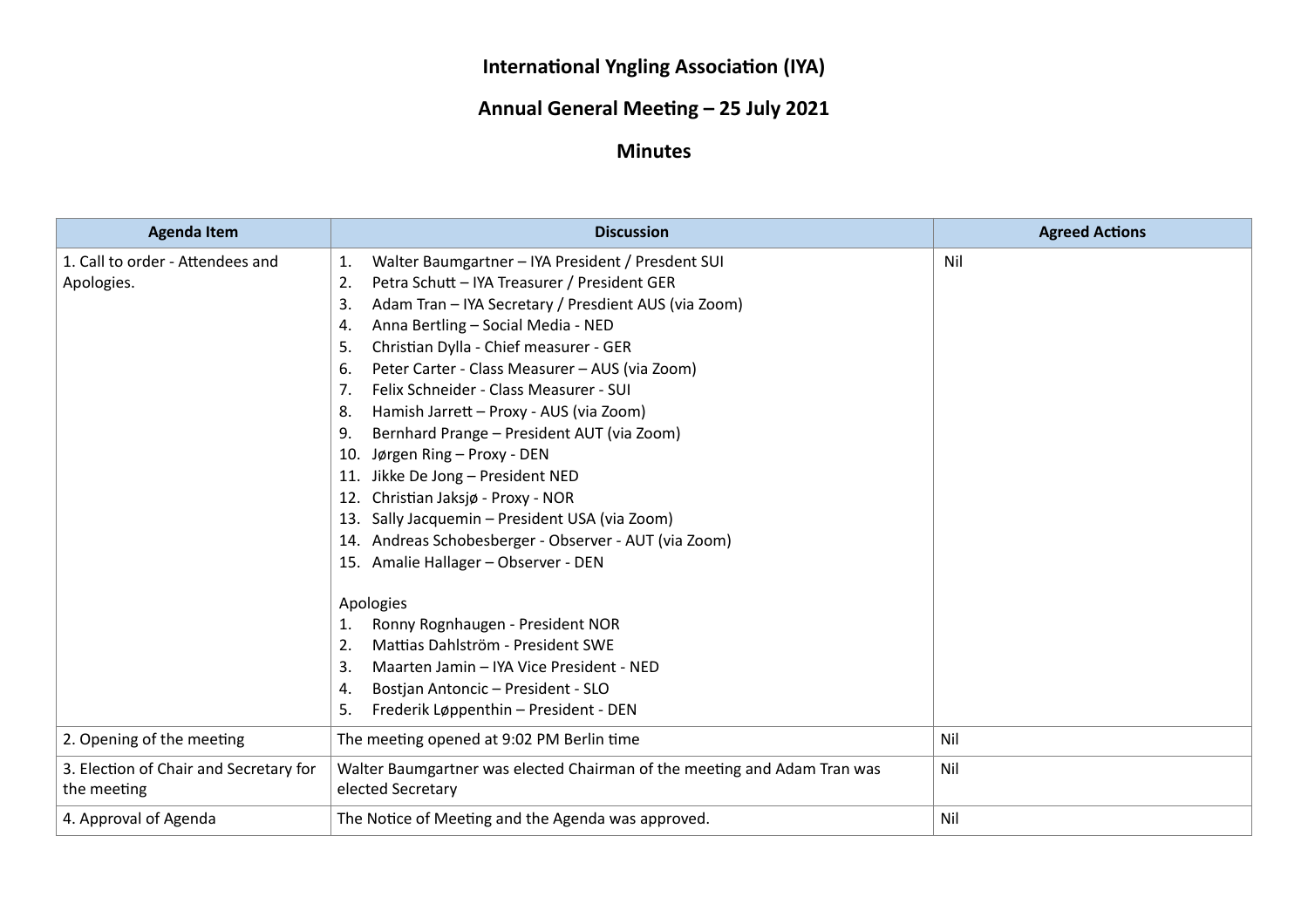| <b>Agenda Item</b>                                                       | <b>Discussion</b>                                                                                                              | <b>Agreed Actions</b> |
|--------------------------------------------------------------------------|--------------------------------------------------------------------------------------------------------------------------------|-----------------------|
| 5. Approval of Voting Registry                                           | The voting registry was approved with 62 votes in total. 60 votes or 97% of the votes<br>are represented at the meeting.       | Nil                   |
| 6. Recognition and update of new<br><b>National Yngling Associations</b> | No new National Yngling Associations were recognised.                                                                          | Nil                   |
| 7. Minutes of AGM 2020 in Berlin,<br>Germany                             | Minutes of the Annual General Meeting in 2020 in Berlin were approved, with thanks   Nil<br>to Adam Tran.                      |                       |
| 8. The Annual Report 2021                                                | The Annual Report 2021 was distributed prior to the meeting.                                                                   | Nil                   |
|                                                                          | Walter Baumgartner delivered a presentation covering key points from the Annual<br>Report (attached).                          |                       |
| 9. Financial Statement, Accounts,<br>Balance and Treasurers comment,     | The Financial Statement, Accounts, Balance and Treasurers comments, and the<br>Auditors report were presented by Petra Schutt. | Nil                   |
| Report of the Auditors                                                   | Overall, a profit of 140 CHF was recorded, due to currency fluctuations.                                                       |                       |
|                                                                          | To 30 April 2021, the Association recorded Assets of 74.330 CHF, Liabilities of<br>24.445 CHF, and Equity of 49.885 CHF        |                       |
|                                                                          | The Bond fund saw an increase to 15.307 CHF                                                                                    |                       |
|                                                                          | Revenue from sail labels and boat stickers were decreased                                                                      |                       |
|                                                                          | Significant expenditure savings were made on communications and marketing,<br>measurer expenses, conferences, and meetings.    |                       |
|                                                                          | Income from currency fluctuations was 1.755 CHF                                                                                |                       |
| 10. Discharge of the Executive<br>Committee                              | The Executive Committee for the past year was discharged                                                                       | Nil                   |
| 11. Proposals                                                            | <b>Class Rules: No Proposals</b>                                                                                               | Nil                   |
|                                                                          | Championship Rules: No Proposals                                                                                               |                       |
|                                                                          | <b>Constitution Proposal: No Proposals</b>                                                                                     |                       |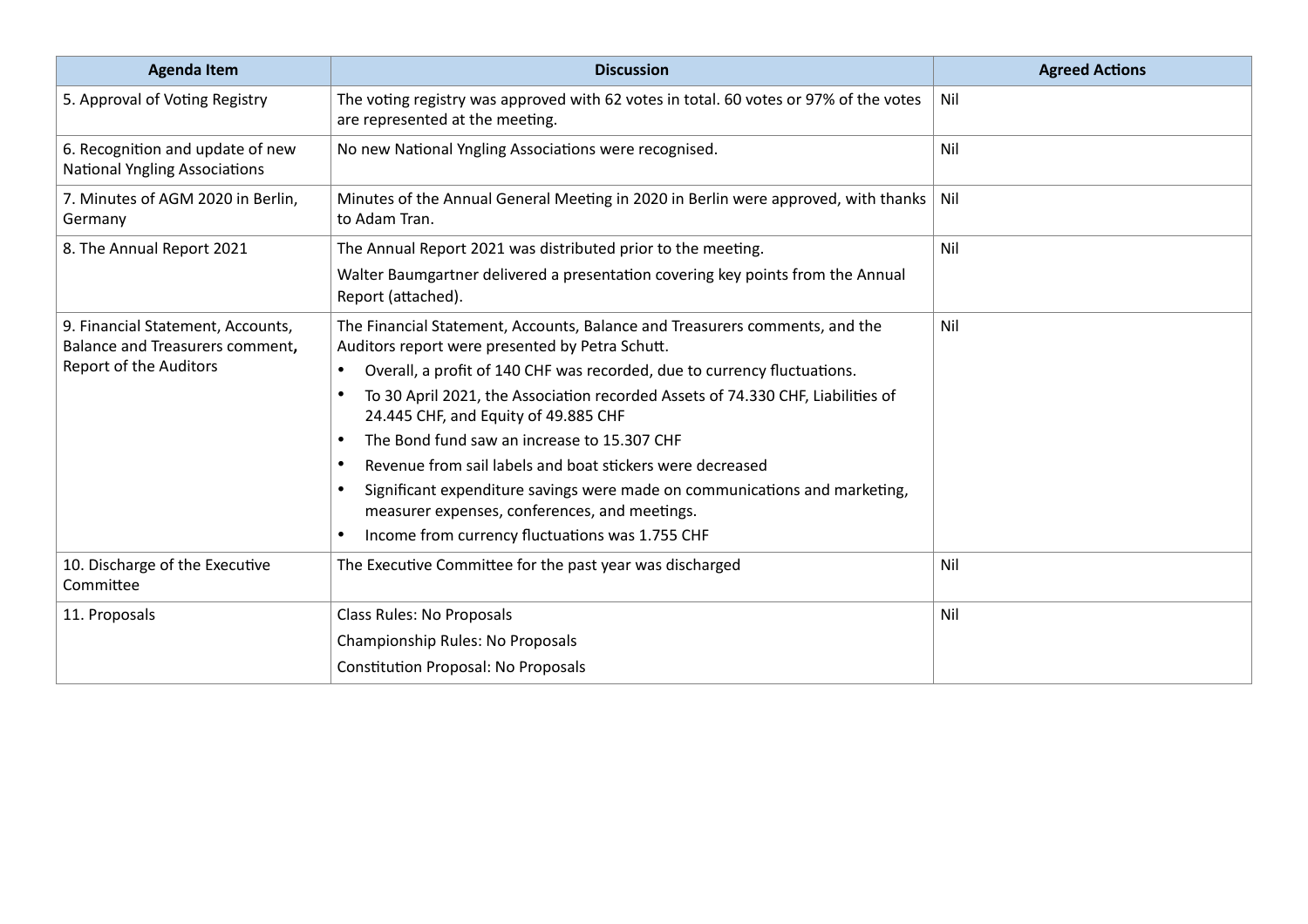| <b>Agenda Item</b>                                                                   | <b>Discussion</b>                                                                                                                                                                                                                                                                                                                                                                                                                                                                                                                                                                                                                                                                                                                                                                                                                                                                                                                                                                                                                                                                                                                                                                                                                                                                                                                                                                                                                               | <b>Agreed Actions</b>                                                                                                                                                           |
|--------------------------------------------------------------------------------------|-------------------------------------------------------------------------------------------------------------------------------------------------------------------------------------------------------------------------------------------------------------------------------------------------------------------------------------------------------------------------------------------------------------------------------------------------------------------------------------------------------------------------------------------------------------------------------------------------------------------------------------------------------------------------------------------------------------------------------------------------------------------------------------------------------------------------------------------------------------------------------------------------------------------------------------------------------------------------------------------------------------------------------------------------------------------------------------------------------------------------------------------------------------------------------------------------------------------------------------------------------------------------------------------------------------------------------------------------------------------------------------------------------------------------------------------------|---------------------------------------------------------------------------------------------------------------------------------------------------------------------------------|
| 12. Report and recommendations<br>from IYA Technical Committee                       | The Chief Measurer reported that:<br>The IYA Technical Committee met on 24 July 2021.<br>Testing of the newly built Yngling, which has been made of vinyl ester using an<br>infusion technique, occurred in Berlin prior to the Open World Championships.<br>Few performance differences were found. The helms reported small differences<br>in behaviour, but these differences were explainable.<br>The Technical Committee endorsed the building of new Yngling Class boats using<br>the new methodology and will monitor performance characteristics over coming<br>years.<br>Minor changes to the International Yngling Class Rules have been made to<br>correspond to changes in the Racing Rules of Sailing.<br>Enquires have been made with World Sailing regarding whether new rules for<br>quick release systems on trapezes harnesses, to be introduced in 2023, applied<br>to harnesses used on Yngling Class boats. A response from World Sailing is<br>pending.<br>Templates owned by IYA have been returned to IYA possession from World<br>Sailing in South Hampton, United Kingdom.<br>The IYA is in the process of purchasing a set of molds from a boat builder who<br>long longer requires them.<br>Peter Carter moved that clarification be sought from World Sailing regarding whether<br>the International Yngling Class Rules need to be changed to allow for the new<br>construction techniques. No objections raised. | Clarification to be sought from World<br>Sailing regarding whether the International<br>Yngling Class Rules need to be changed to<br>allow for the new construction techniques. |
| 13. Review of IYA info. Magazine,<br>website, Facebook, and Y for future<br>booklet. | This item was addressed in the President's report.                                                                                                                                                                                                                                                                                                                                                                                                                                                                                                                                                                                                                                                                                                                                                                                                                                                                                                                                                                                                                                                                                                                                                                                                                                                                                                                                                                                              | Nil                                                                                                                                                                             |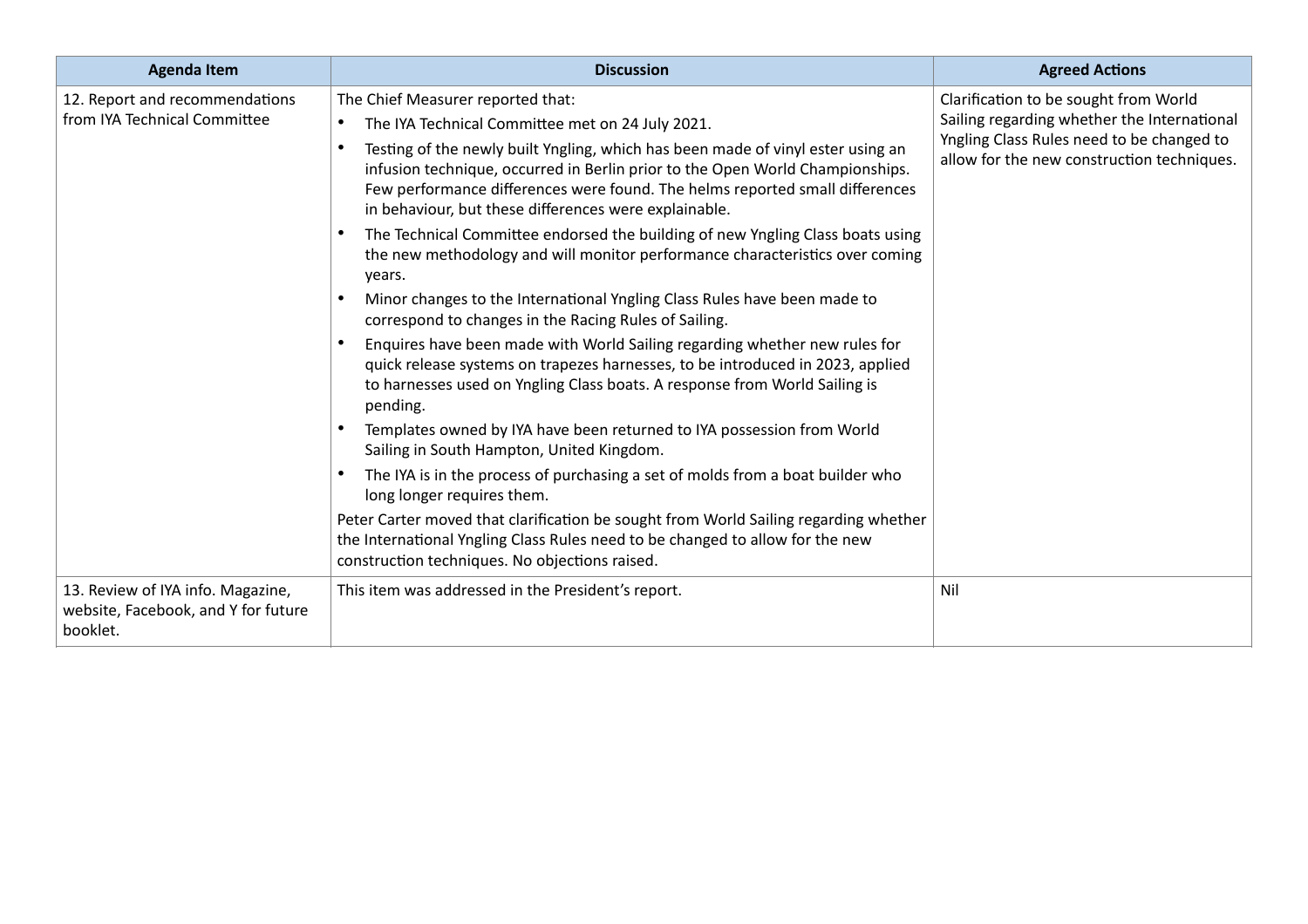| <b>Agenda Item</b>                                    | <b>Discussion</b>                                                                                                                                                                                                                                                        | <b>Agreed Actions</b>                                                                                                                                                                                                                                               |
|-------------------------------------------------------|--------------------------------------------------------------------------------------------------------------------------------------------------------------------------------------------------------------------------------------------------------------------------|---------------------------------------------------------------------------------------------------------------------------------------------------------------------------------------------------------------------------------------------------------------------|
| 14. Future Regattas                                   | The meeting discussed and agreed that the IYA would promote, investigate, or assist<br>with the following future regattas:                                                                                                                                               | Regattas to be promoted, investigated, or<br>assisted as discussed.                                                                                                                                                                                                 |
|                                                       | 2022 Open World Championships, Koper, Slovenia<br>Status: application approved                                                                                                                                                                                           | The feasibility of holding the Open World<br>Championships in Sydney, Australia in<br>January 2024 is to be investigated, including<br>options for shipping boats to Australia. An<br>application from the Australian<br>International Yngling Association is to be |
|                                                       | 2023 Open World Championships, Furesø, Denmark<br>Status: request made to club                                                                                                                                                                                           |                                                                                                                                                                                                                                                                     |
|                                                       | 2023 Springtime European Championship, Riva del Garda, Italy<br>Status: to be confirmed                                                                                                                                                                                  |                                                                                                                                                                                                                                                                     |
|                                                       | 2024 Open World Championships, Sydney, Australia<br>$\bullet$<br>Status: under investigation                                                                                                                                                                             | submitted to the next Annual General<br>Meeting.                                                                                                                                                                                                                    |
|                                                       | Requirements for holding the 2023 Open World Championships in Denmark were<br>discussed. The Netherlands suggested that the Worlds shall be held at sea (not on a<br>freshwater lake). Denmark is asked to clarify the possibility of a World Championship<br>in Aarhus. |                                                                                                                                                                                                                                                                     |
| 15. Builders Information                              | There was no change to the list of licensed builders.                                                                                                                                                                                                                    | Nil                                                                                                                                                                                                                                                                 |
|                                                       | The only active builder in Europe is Bootswerft Mader GmbH.                                                                                                                                                                                                              |                                                                                                                                                                                                                                                                     |
|                                                       | Builders in Australia and the USA are also available.                                                                                                                                                                                                                    |                                                                                                                                                                                                                                                                     |
| 16. New Yngling Projects                              | Two grants for new boats are still available until February 2022 under the "Build New<br>Yngling" initiative.                                                                                                                                                            | Nil                                                                                                                                                                                                                                                                 |
| 17. Membership- and Label fees,<br>Budget for 2022/23 | The meeting agreed that there would be no change in fees from the previous year,<br>and the budget for 2022/23, as circulated for the meeting, was accepted.                                                                                                             | Budget and fees to be applied as circulated<br>and agreed.                                                                                                                                                                                                          |
|                                                       | Fees for 2022 are:                                                                                                                                                                                                                                                       |                                                                                                                                                                                                                                                                     |
|                                                       | Membership Fee € 20                                                                                                                                                                                                                                                      |                                                                                                                                                                                                                                                                     |
|                                                       | Application for entry € 20                                                                                                                                                                                                                                               |                                                                                                                                                                                                                                                                     |
|                                                       | IYA Share at Championships $\epsilon$ 30 (or as negotiated)                                                                                                                                                                                                              |                                                                                                                                                                                                                                                                     |
|                                                       | IYA Sail Label € 35                                                                                                                                                                                                                                                      |                                                                                                                                                                                                                                                                     |